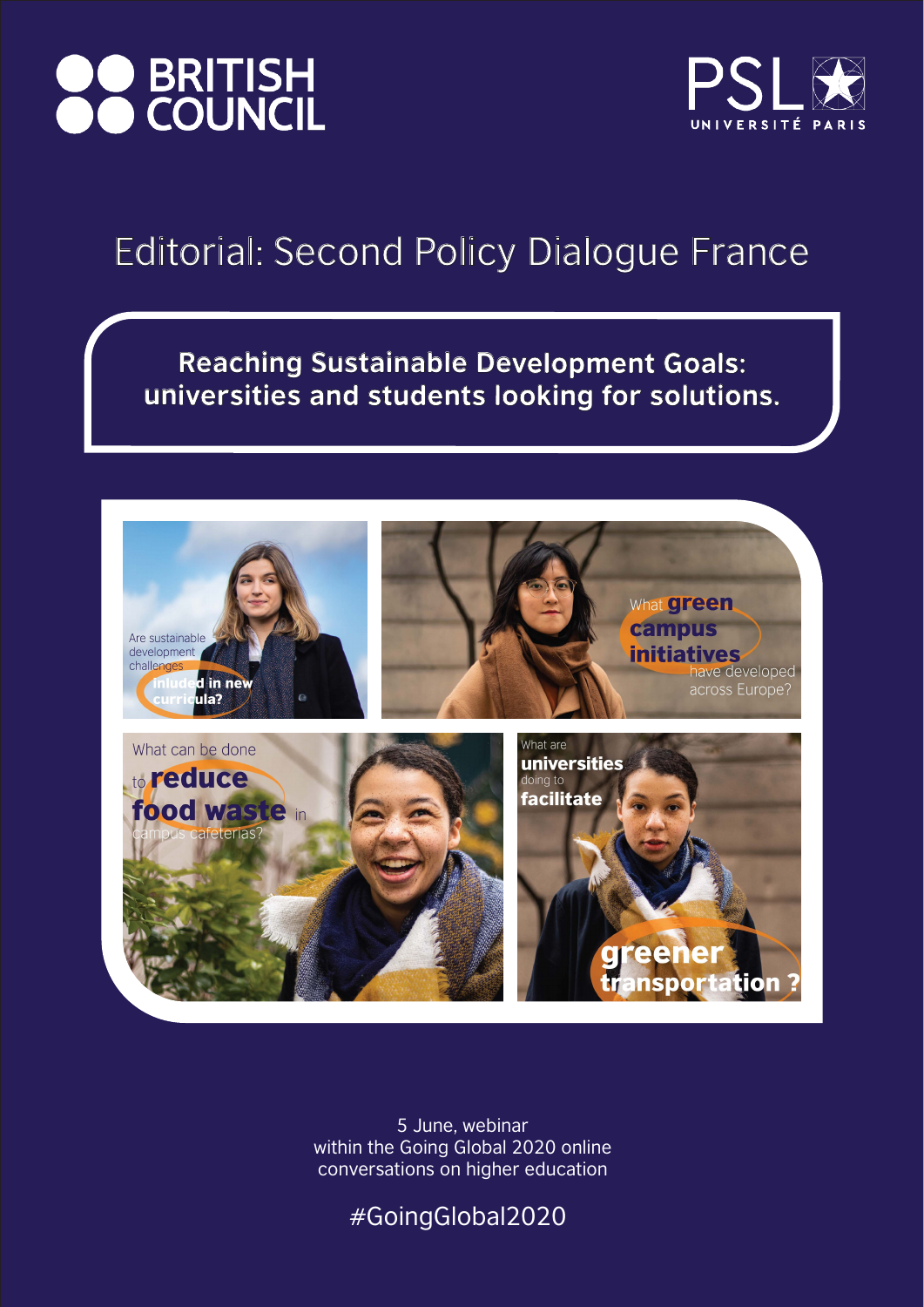The Sustainable Development Goals (SDGs), adopted by the United Nations' Member States in 2015, are a universal call to action to protect the planet and ensure that all populations enjoy peace and prosperity by 2030.

On 5 June, PSL and the British

Council France organised a joint webinar "Reaching Sustainable Development Goals: universities and students looking for solutions" to serve as a platform for dialogue between several university leaders and student representatives.

This event was also part of a series of conferences launched by British Council's Going Global 2020 to debate the future of Higher Education.

The angle chosen to address the main challenges in implementing the SDGs in Higher Education was the voice we wanted to give to student representatives. Alongside the leaders of universities, including academics and administrative staff, students have turned out to be essential representatives and powerful voices in the reframing of the university of tomorrow.

Moreover, the Covid-19 crisis emphasises the need for universities to remap their education to meet the SDGs, not only by helping curb global warming but more generally, by fostering new cross-disciplinary approaches in teaching and research.

Considering Covid-19, community engagement is also being put at the core of many universities' overall strategic plans, with evolving practices whereby academics, students, local communities, national policy makers and the industry are working closer together, more than ever before.

The Covid-19 crisis has impacted community and societal engagement of universities in a positive way, with numerous innovative and more holistic propositions for a sustainable future and a recognition of their role in

#### informing future public policies.

In several countries, students' associations are calling for revised curricula, integrating sustainable development and asking for impactful initiatives on campuses.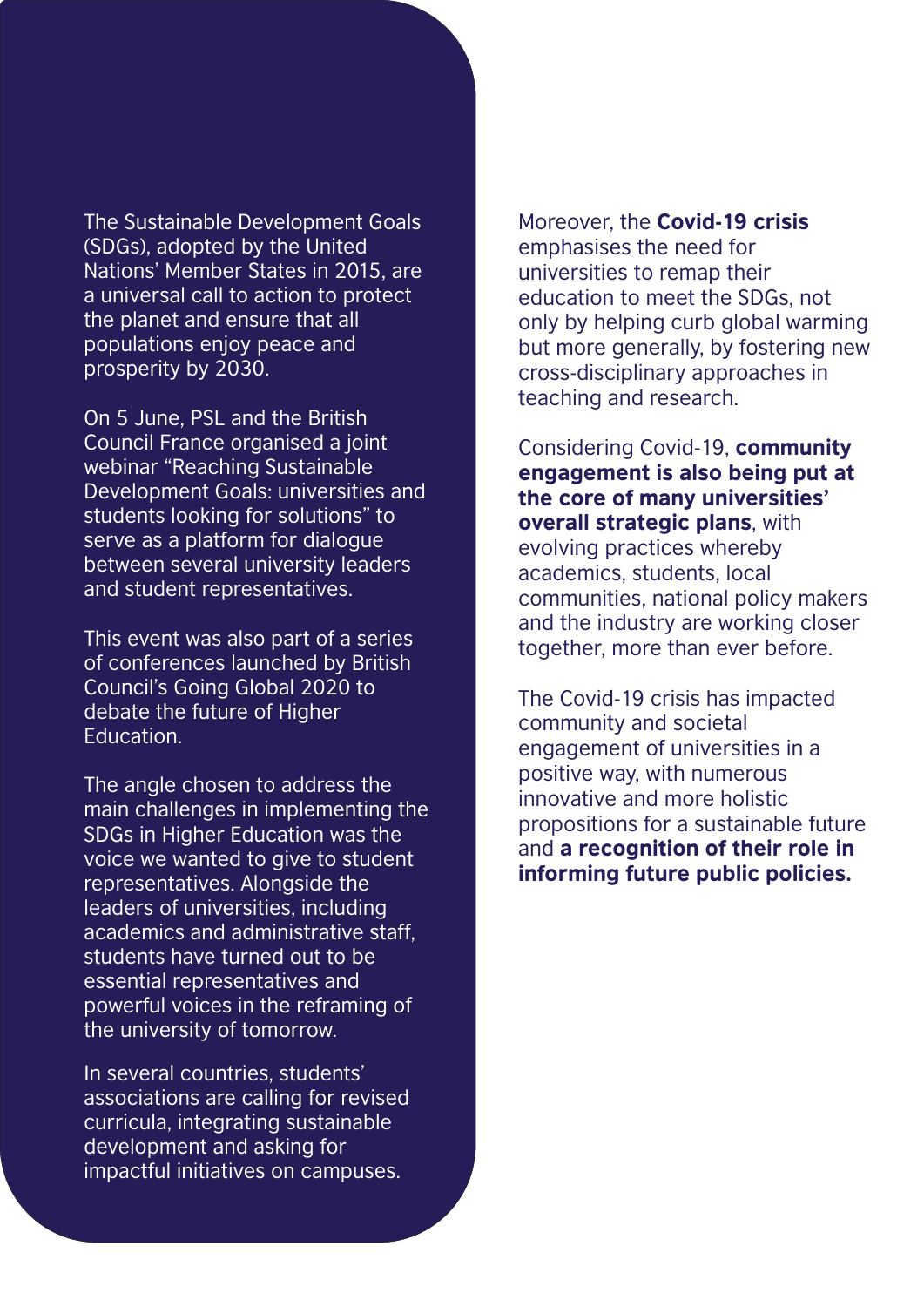99<br>" Alain Fuchs<br>" President,<br>" University F President, University PSL



To champion the SDGs, it is crucial to respond to student demands as they are preparing the world of tomorrow. 66

#### The inclusion, from undergraduate level onwards, of a largely interdisciplinary approach to sustainable development issues should become a priority for universities worldwide. 66



At PSL, we are responding to this need by launching in September, a new interdisciplinary bachelor's degree dedicated to sustainable development, the first of its kind in France.

> Though it is a big task, it is also a tremendous opportunity for universities, education organisations and students associations to meet not only SDG number 4, which is at the heart of our work, but also all the others, especially in the current political and environmental context. **99**<br>..

Bianka Stege, Director of Education and Society British Council Europe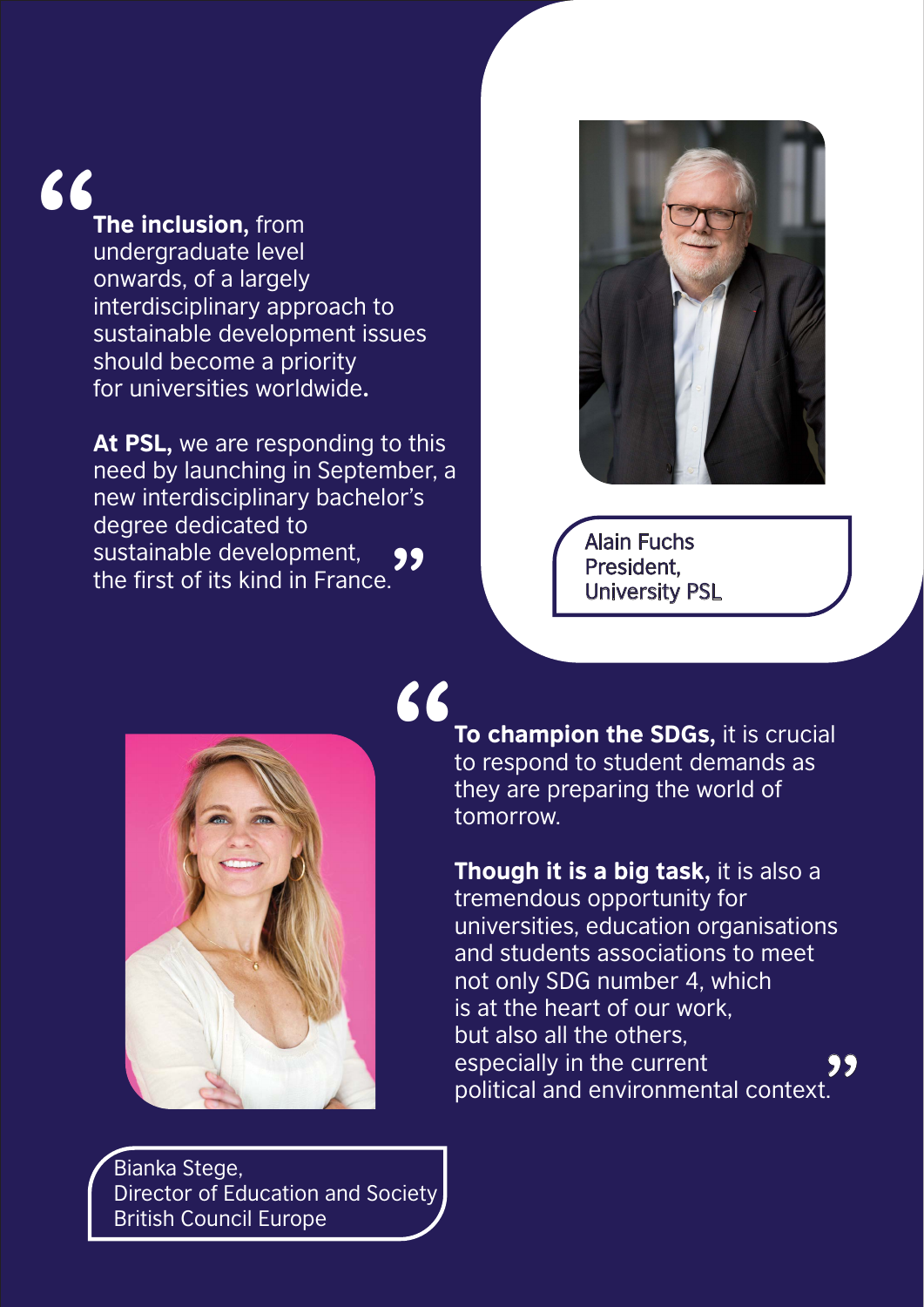As Secretary General of the International Association of Universities (IAU), Dr. Hilligje van't Land insists on the role of global advocacy as a key driver of IAU value-based education policy.

In her engagement with the SD Agenda 2030 of the United Nations, she has worked tirelessly to ensure HE is recognised as a key stakeholder to meet the SDGs, strengthening the role of connectivity between universities of all types and sizes around the world, thanks to IAU global clusters on HESD, launched in 2018.



Dr. Hilligje van't Land Secretary General International Association of Universities (IAU)

## 66 Siloization in Higher

**99** Education is still an issue to meet global challenges. Interdisciplinarity work gains momentum and is yet challenged. It needs to be scaled-up to the global level.

For her, even though HE is becoming crucial in meeting the SDGs, only nine SDGs specifically mention the role of HE in their wordings. Therefore, efforts need to be sustained at all levels and an integrated approach is required, coming from leadership, academics, administrative staff and student representatives.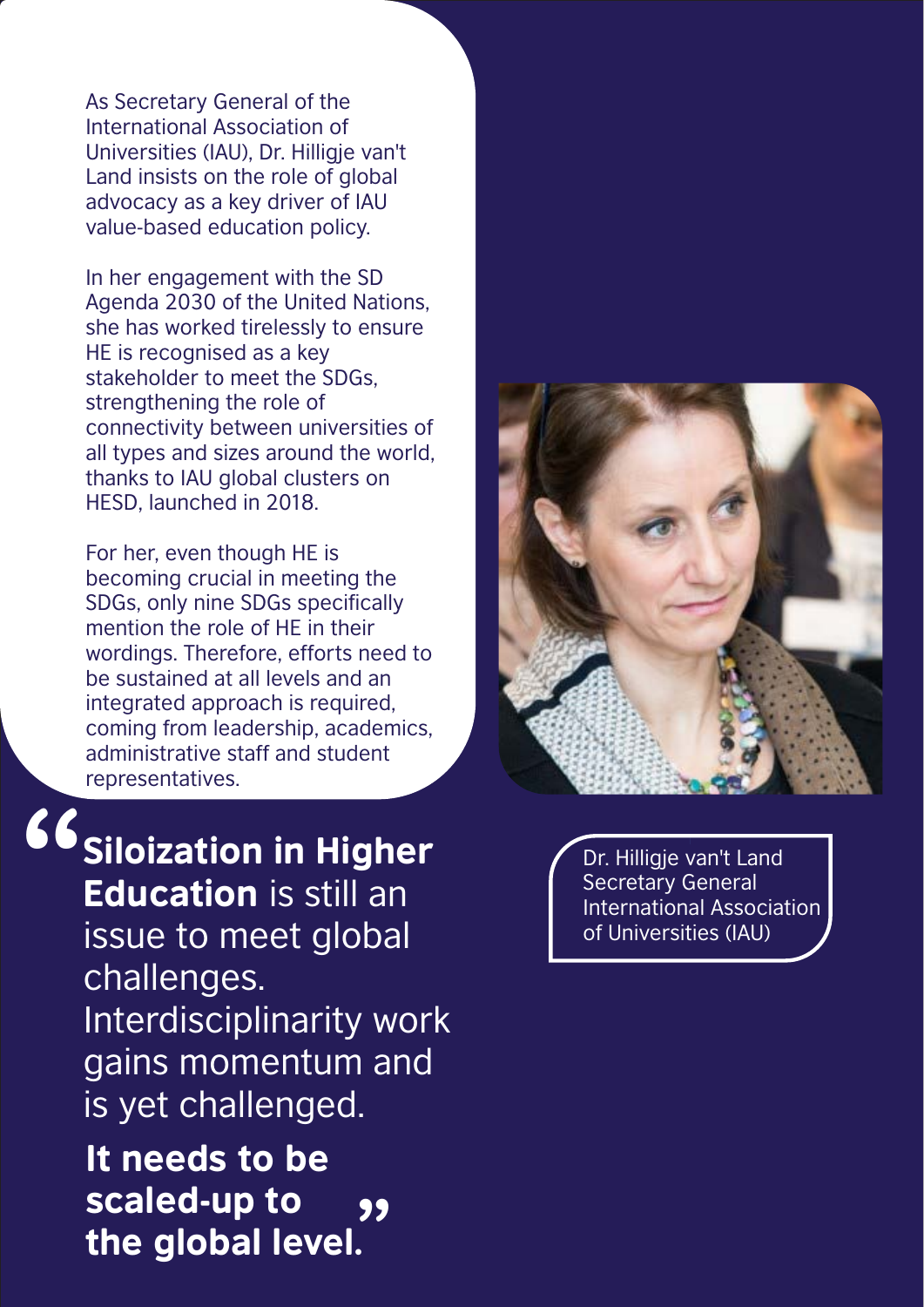Carole Meffre, Coordinator of Sciences Po Environnement Paris

 $... \sim 200$ 

Carole Meffre, Coordinator of Sciences Po Environnement Paris, emphasised the role of her association in raising awareness on the ecological transition at Sciences Po to leverage the SDGs in one of the most renowned French Grande Ecoles worldwide.

to revise the existing curricula with the award of an SDGs certificate and the integration of SDGs in a wider range of courses.

2. the need to raise awareness of the institutional governance to ensure better implementation of the SDGs and to adapt the narrative at the highest level of decision making.

She stressed 4 main tasks her association has been working on:

3. to reduce the ecological footprint on the campus through targeted initiatives like recycling and the controlling of energy consumption.

Conscious of the major role of SDGs for the future society, we need to enhance student 66

#### participation and bring more students on board. **99**



4.to adapt and support professional careers in sustainable development. This turned out to be a daunting task because most of the jobs aren't made public and are still seen as pioneer niche opportunities.